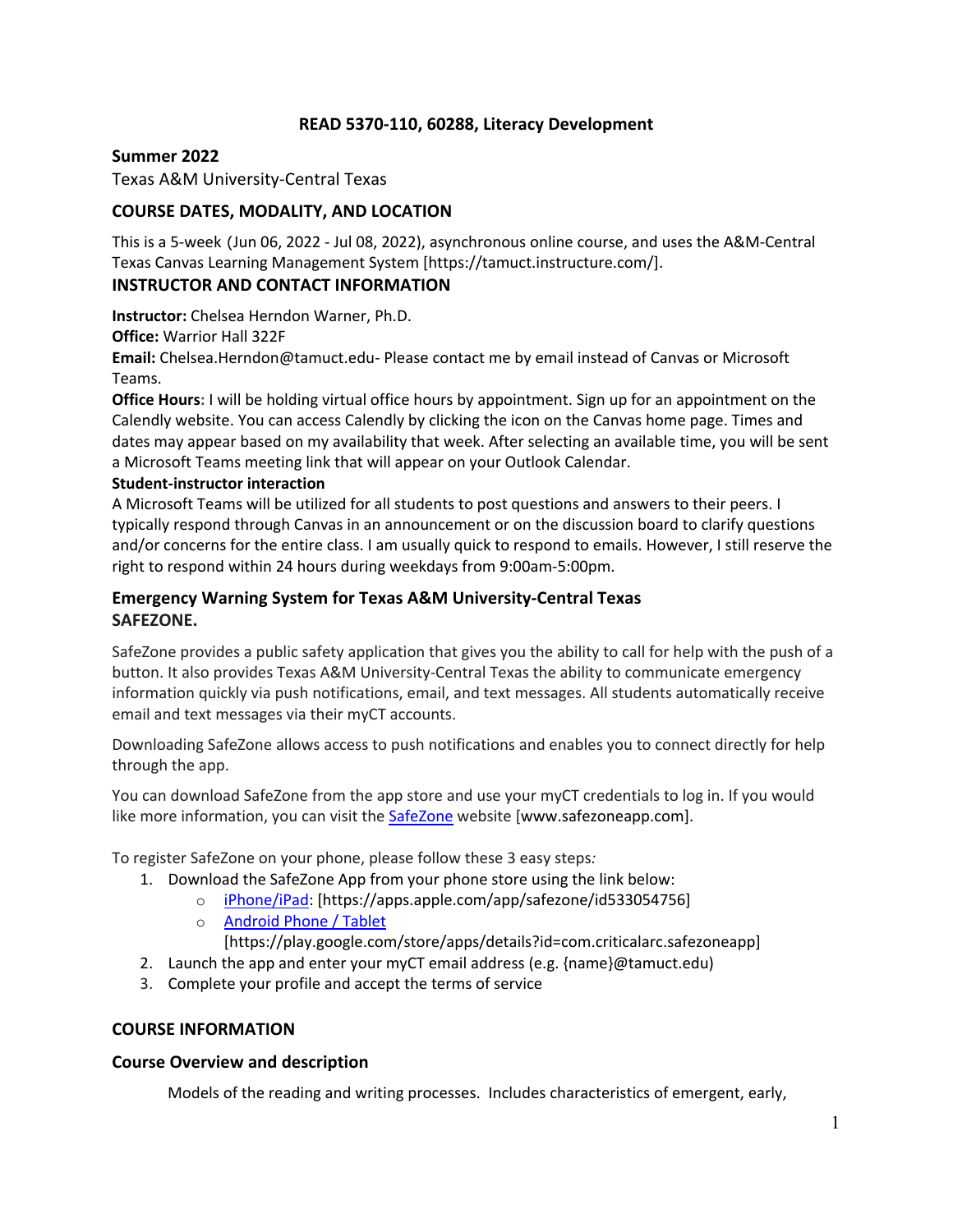transitional, and fluent literacy; instructional strategies in reading and writing; phonics instruction and strategies for teaching English language learners; the essential knowledge and skills in the language arts curriculum.

Prerequisite: admission to the teacher certification program

Student Learning Outcomes:

- 1. Students will identify and describe the five pillars of reading.
- 2. Students will compare stages of literacy among typically developing readers and struggling readers from early childhood through 12<sup>th</sup> grade.
- 3. Students will analyze and synthesize emergent literacy development and best practices for supporting literacy among all students.
- 4. Students will identify components of literacy development and articulate effective literacy environments that support student learning at all EC-12 levels.

## **Texas Educator Standards and Student Learning Outcomes: English Language Arts and Reading Generalist EC-6:**

STANDARD I Oral Language: Teachers of young students understand the importance of oral language, know the developmental processes of oral language, and provide a variety of instructional opportunities for young students to develop listening and speaking skills.

STANDARD II Phonological and Phonemic Awareness: Teachers of young students understand the components of phonological and phonemic awareness and utilize a variety of approaches to help young students develop this awareness and its relationship to written language.

STANDARD III Alphabetic Principle: Teachers of young students understand the importance of the alphabetic principle to reading English, know the elements of the alphabetic principle, and provide instruction that helps students understand that printed words consist of graphic representations that relate to the sounds of spoken language in conventional and intentional ways.

STANDARD IV Literacy Development and Practice: Teachers of young students understand that literacy develops over time and progresses from emergent to proficient stages. Teachers use a variety of contexts to support the development of young students' literacy.

STANDARD V Word Analysis and Decoding: Teachers understand the importance of word analysis and decoding to reading and provide many opportunities for students to improve word analysis and decoding abilities.

Standard VI Reading Fluency: Teachers understand the importance of fluency to reading comprehension and provide many opportunities for students to improve reading fluency.

STANDARD VII Reading Comprehension: Teachers understand the importance of reading for understanding, know the components of comprehension, and teach young students strategies for improving comprehension.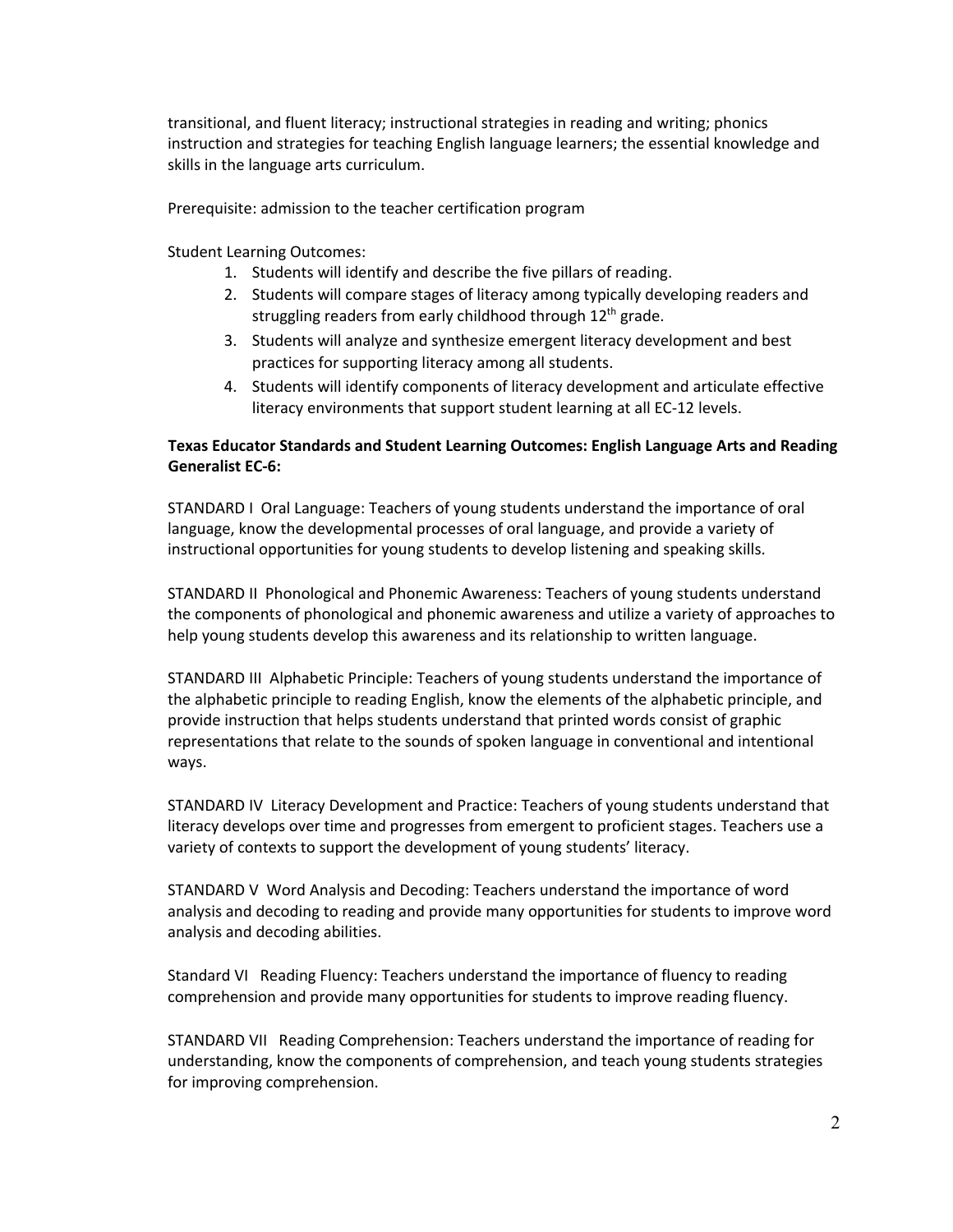STANDARD VIII Development of Written Communication: Teachers understand that writing to communicate is a developmental process and provide instruction that helps young students develop competence in written communication.

STANDARD IX Writing Conventions: Teachers understand how young students use writing conventions and how to help students develop those conventions.

STANDARD X Assessment and Instruction of Developing Literacy: Teachers understand the basic principles of assessment and use a variety of literacy assessment practices to plan and implement literacy instruction for young students.

#### **English Language Arts and Reading Generalist 4-8:**

STANDARD I Oral Language: Teachers of students in grades 4–8 understand the importance of oral language, know the developmental processes of oral language, and provide a variety of instructional opportunities for students to develop listening and speaking skills.

STANDARD II Foundations of Reading: Teachers of students in grades 4–8 understand the foundations of reading and early literacy development.

STANDARD III Word Analysis Skills and Reading Fluency: Teachers understand the importance of word analysis skills (including decoding, blending, structural analysis, sight word vocabulary) and reading fluency and provide many opportunities for students to practice and improve their word analysis skills and reading fluency.

STANDARD IV Reading Comprehension: Teachers understand the importance of reading for understanding, know the components of comprehension, and teach students strategies for improving their comprehension.

STANDARD V Written Language: Teachers understand that writing is a developmental process and provide instruction that helps students develop competence in written communication.

STANDARD VI Study and Inquiry Skills: Teachers understand the importance of study and inquiry skills as tools for learning and promote students' development in applying study and inquiry skills.

STANDARD VII Viewing and Representing: Teachers understand how to interpret, analyze, evaluate, and produce visual images and messages in various media and to provide students with opportunities to develop skills in this area.

STANDARD VIII Assessment of Developing Literacy: Teachers understand the basic principles of assessment and use a variety of literacy assessment practices to plan and implement instruction.

#### **Required Reading and Textbook(s)**

Dewitz, P., Graves, M., Graves, B., & Juel, C. (2019). *Teaching reading in the 21st century: Motivating all learners* (6th ed.). Pearson.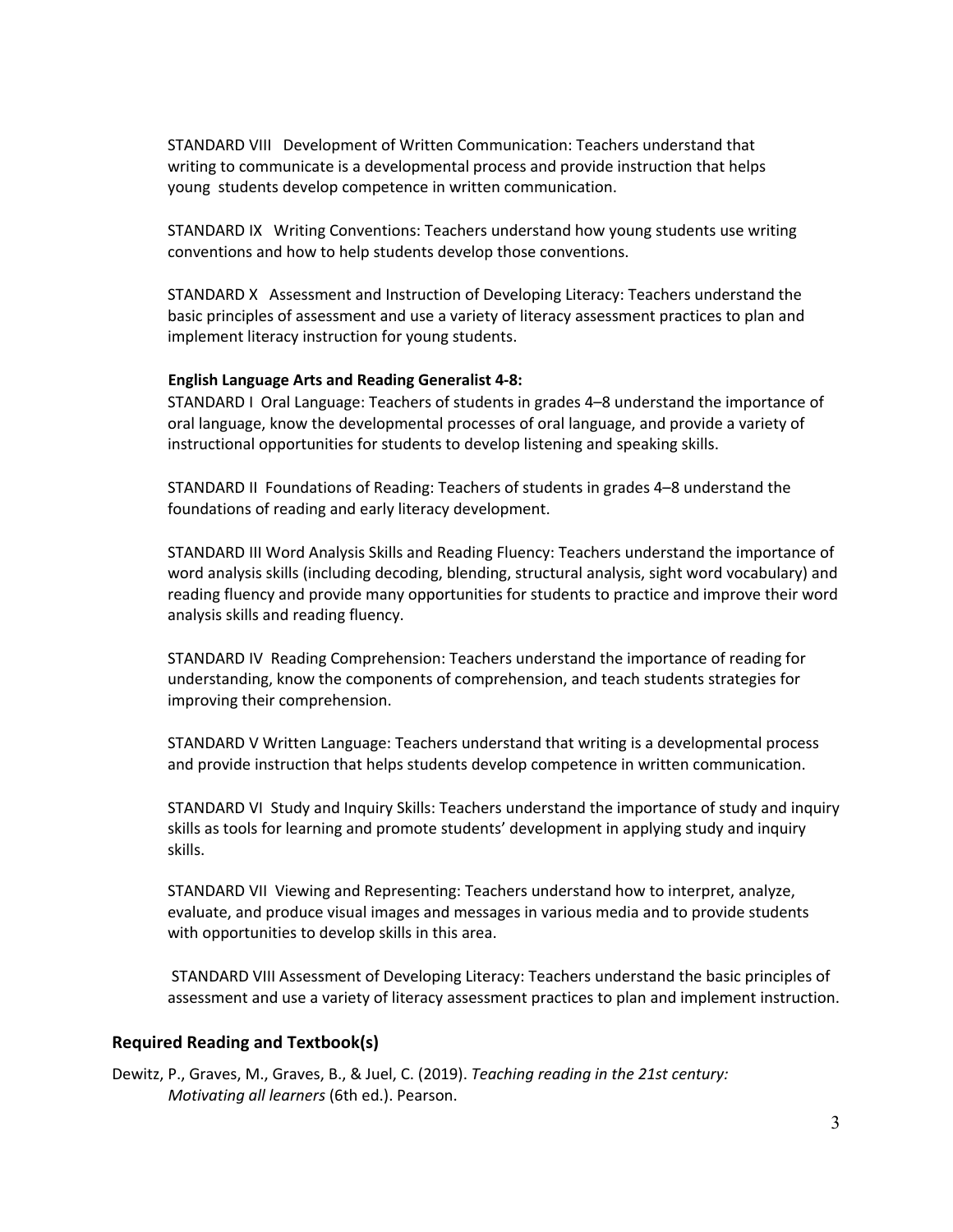\*You don't need the My Lab part of the textbook.

Wolf, M. (2008). *Proust and the squid: The story and science of the reading brain*. Harper Perennial.

#### **Recommended**

Honig, B. (2018). *Teaching reading sourcebook* (3rd ed.). Academic Therapy Publications.

## **COURSE REQUIREMENTS**

#### **Proust and the Squid Reflective Essay**

100 points *SLOs 1, 2, 3, 4* 

This semester we will read *Proust and the squid: The story and science of the reading brain* by Maryanne Wolf and discuss the chapters in the format of Studio video posts. At the end of the semester, you will be required to write a reflective essay incorporating each of the three parts of the novel: Part I-How the Brain Learned to Read, Part II-How the Brain Learns to Read Over Time, and Part III-When the Brain Can't Learn to Read.

The purpose of this assignment is for you to synthesize the required readings, podcasts, and videos that include the key scientifically based reading research foundations needed to understand how reading develops from early childhood through adolescence. Additionally, you will reflect on your learning and experience. Additional components must include the use of appropriate references and APA format. Use the rubric and resources provided on Canvas to guide your thinking.

### **Proust and the Squid Studio Video Discussion**

40 points (10 points each) *SLOs 1, 2, 3, 4* 

The purpose of this assignment is for you to synthesize the required readings, podcasts, and videos that include the key scientifically based reading research foundations needed to understand how reading develops from early childhood through adolescence. Each video post on Studio should answer the following required questions: key words and phrases, connections made, new ideas and thinking, and remaining questions. Choose one additional source from the supplemental resources that are listed in the syllabus. Use the rubric and resources provided on Canvas to guide your thinking.

#### **Phonemic Awareness Presentation**

50 points *SLO 3*

The best predictor of reading readiness is a child's phonemic awareness, followed by alphabet recognition. Phonemic awareness is the ability to identify that spoken words consist of a sequence of sounds and the ability to hear, identify, and manipulate individual sounds in spoken words.

The purpose of this assignment is for you to create a video presentation using Studio presenting creative ways to teach the (approximately) 44 phonemes in the English language. Use the rubric and resources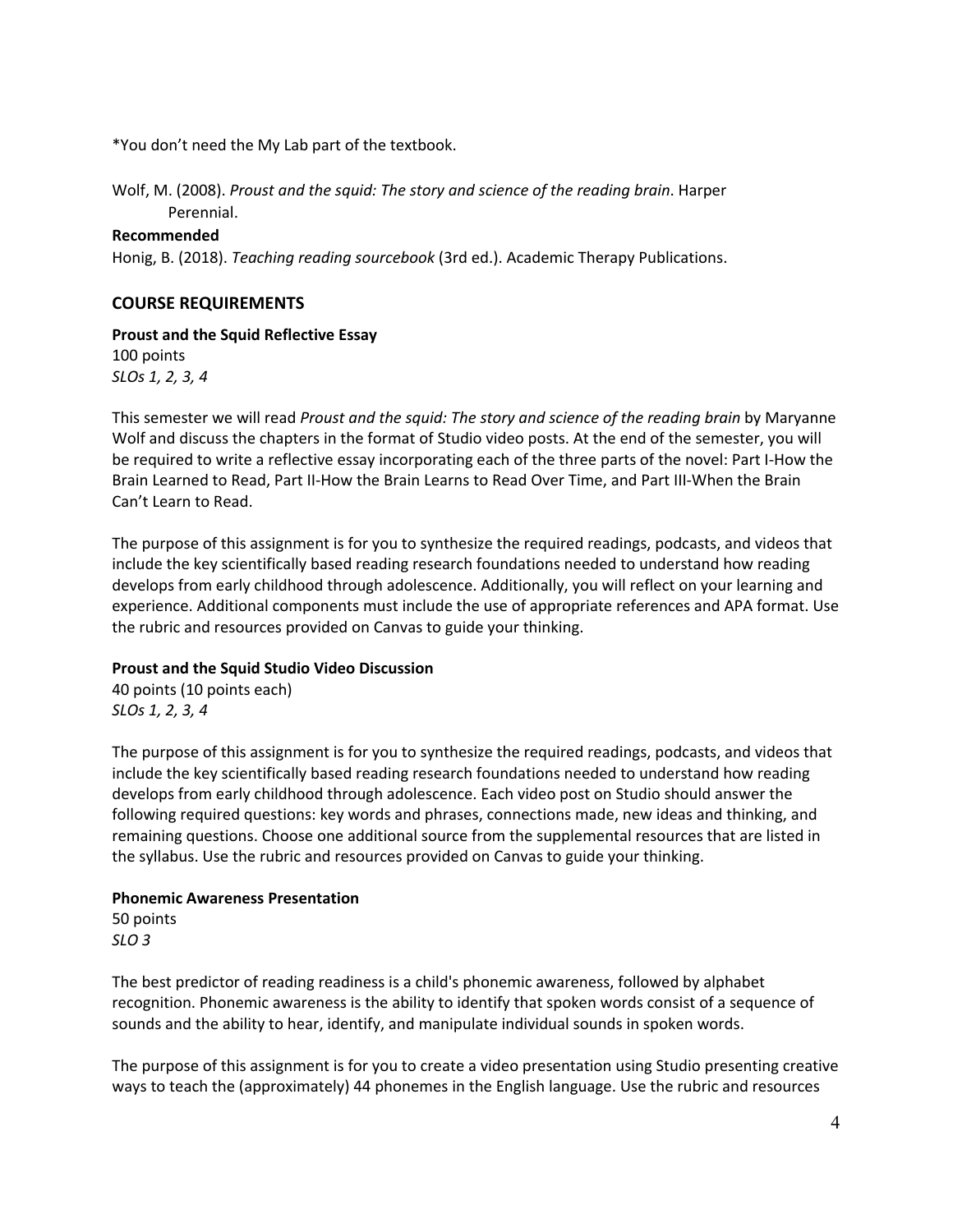provided on Canvas to guide your thinking.

**Literacy Word Wall**  50 points SLOs 1, 2, 3, 4

This semester you will be introduced to a wealth of terminology relating to scientifically based reading research foundations and literacy and language development. According to Graves et al. (2014) defining a word and using the word in context, provides multiple exposures to the word, and involves students in discussion and active processing of the word's meaning. It also helps students review the words in various contexts over time.

The purpose of this assignment is for you to create an interactive word wall using Padlet.com and include key literacy terms from the required readings, podcasts, and discussions that include the key scientifically based reading research foundations needed to understand how reading develops from early childhood through adolescence. Use the rubric and resources provided on Canvas to guide your thinking.

### **Quizzes**

120 points (10 points each)

*SLOs 1, 2, 3, 4* 

Brief online Canvas quizzes are designed to assess your comprehension of each reading. Each quiz consists of ten objective questions (multiple choice, true-false, and matching questions) equaling ten points total. You will have 15 minutes to complete each quiz. The Canvas quizzes use the Proctorio secure proctor tool in Canvas. This service is provided for you at no additional cost. Technology requirements include any computer meeting the minimum computing requirements, plus web camera, speaker, and microphone (or headset). Proctorio also requires the Chrome web browser with their custom plug in. This service is provided for you at no additional cost.

Completing each content literacy guide, provided to you on Canvas in the content literacy guide section, will help you understand the most important ideas and terminology from each chapter as well as guide your thinking. Content literacy guides are only provided for chapters that align to an assigned quiz. You may use the completed guide while taking the quizzes, but not for the final exam. A completed guide will count for 5 points on a floor scale grading system. To submit your guide, upload it as an attachment at the end of your quiz. It must be submitted at the time of the quiz. Your grade change may not occur until the end of the semester.

#### **Final Exam**

100 points *SLOs 1, 2, 3, 4* 

The final exam will be based on both class work and readings. The primary emphasis of the exam comes from the assigned text chapters. The exam will feature both objective questions (multiple choice, true false, and matching questions) and brief essay items. You can best prepare for the final by reviewing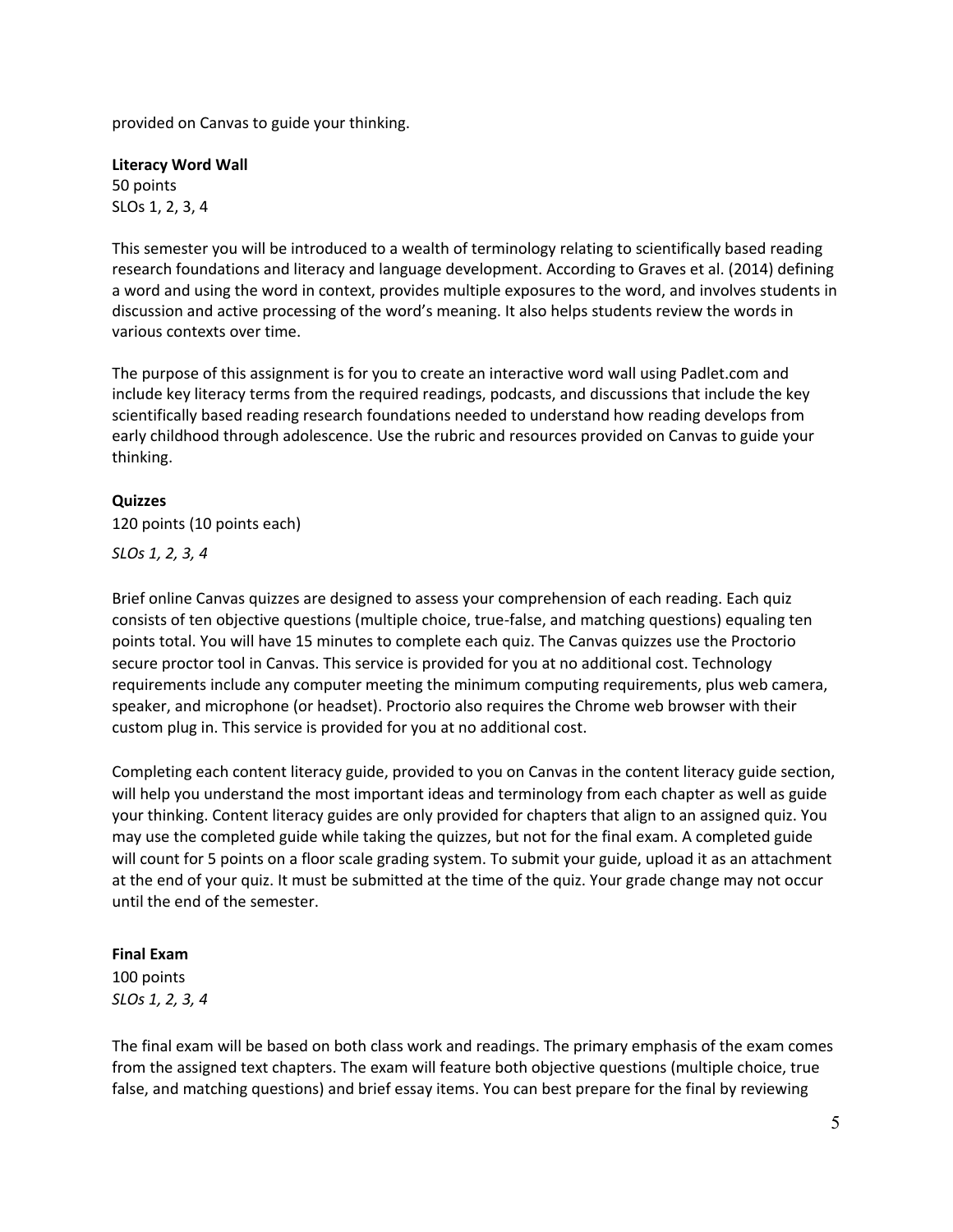previous Canvas quizzes and content literacy guides*.* The final exam uses the Proctorio secure proctor tool in Canvas. This service is provided for you at no additional cost. Technology requirements include any computer meeting the minimum computing requirements, plus web camera, speaker, and microphone (or headset). Proctorio also requires the Chrome web browser with their custom plug in. This service is provided for you at no additional cost.

## **Extra Credit**

## *SLOs 1, 2, 3, 4*

Extra credit is educationally beneficial when designed as opportunities of enrichment. To obtain 10 extra credit points, you may read either of the listed books. To obtain five extra credit points, you may watch either of the listed documentaries. You must then submit a reflection to Canvas. Your reflection must include information about what you learned, how you relate to what was mentioned, and how what you have learned has impacted your journey as a future educator. All extra credit assignments must be submitted before the final exam.

Books (10 points)

- Esquith, R. (2007). *Teach like your hair's on fire: The methods and madness inside room 56*. New York: Viking.
- Burgess, D. (2012) *Teach like a pirate: Increase student engagement, boost your creativity, and transform your life as an educator*. San Diego, CA: Dave Burgess Consulting, Inc.

Documentaries (5 points)

- American Teacher (2011) co-directed by Vanessa Roth and Brian McGinn
- Waiting for "Superman" (2010) directed by Davis Guggenheim

### **Grading Criteria Rubric and Conversion**

| Assignments                            | Points | <b>Student Learning Outcomes</b> |  |
|----------------------------------------|--------|----------------------------------|--|
|                                        |        |                                  |  |
| Proust and the Squid Reflective Essay  | 100    | 1, 2, 3, 4                       |  |
| <b>Phonemic Awareness Presentation</b> | 50     | 3                                |  |
| Literacy Word Wall                     | 50     |                                  |  |
| Quizzes (10 points each)               | 120    | 1, 2, 3, 4                       |  |
| Studio Discussions (10 points each)    | 40     | 1, 2, 3, 4                       |  |
| Final Exam                             | 100    | 1, 2, 3, 4                       |  |
| <b>Total Points</b>                    | 460    |                                  |  |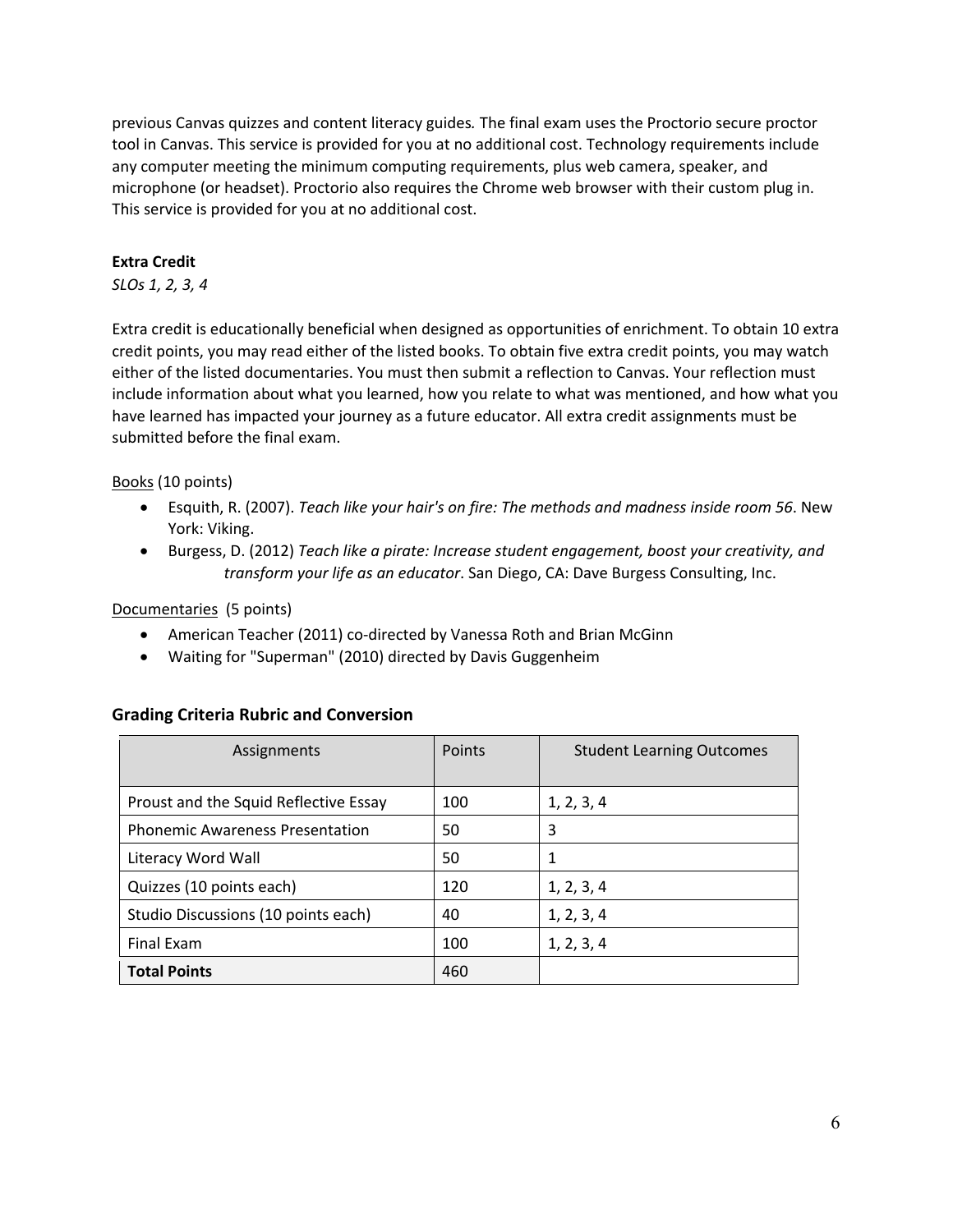## **Posting of Grades**

All assignments will be graded on Canvas. I usually grade assignments very quickly. However, some assignments will take me much longer to grade and provide adequate constructive feedback. Rest assured that I am viewing your assignments in a longer and more thoughtful manner. If you have a question about a graded assignment, make a comment on the grade on the Canvas assignment but please also email me.

## **Grading Policies**

All assignments must be submitted on time to receive full credit. Any late assignment submitted will have an automatic 10% deduction per day that the assignment is late. Arrangements in exceptional circumstances are the responsibility of the student. Grade changes to reflect bonus points or content literacy guides may not occur until the end of the semester. If you are having a problem submitting an assignment, contact the IT department.

#### **COURSE OUTLINE AND CALENDAR**

**Complete Course Calendar**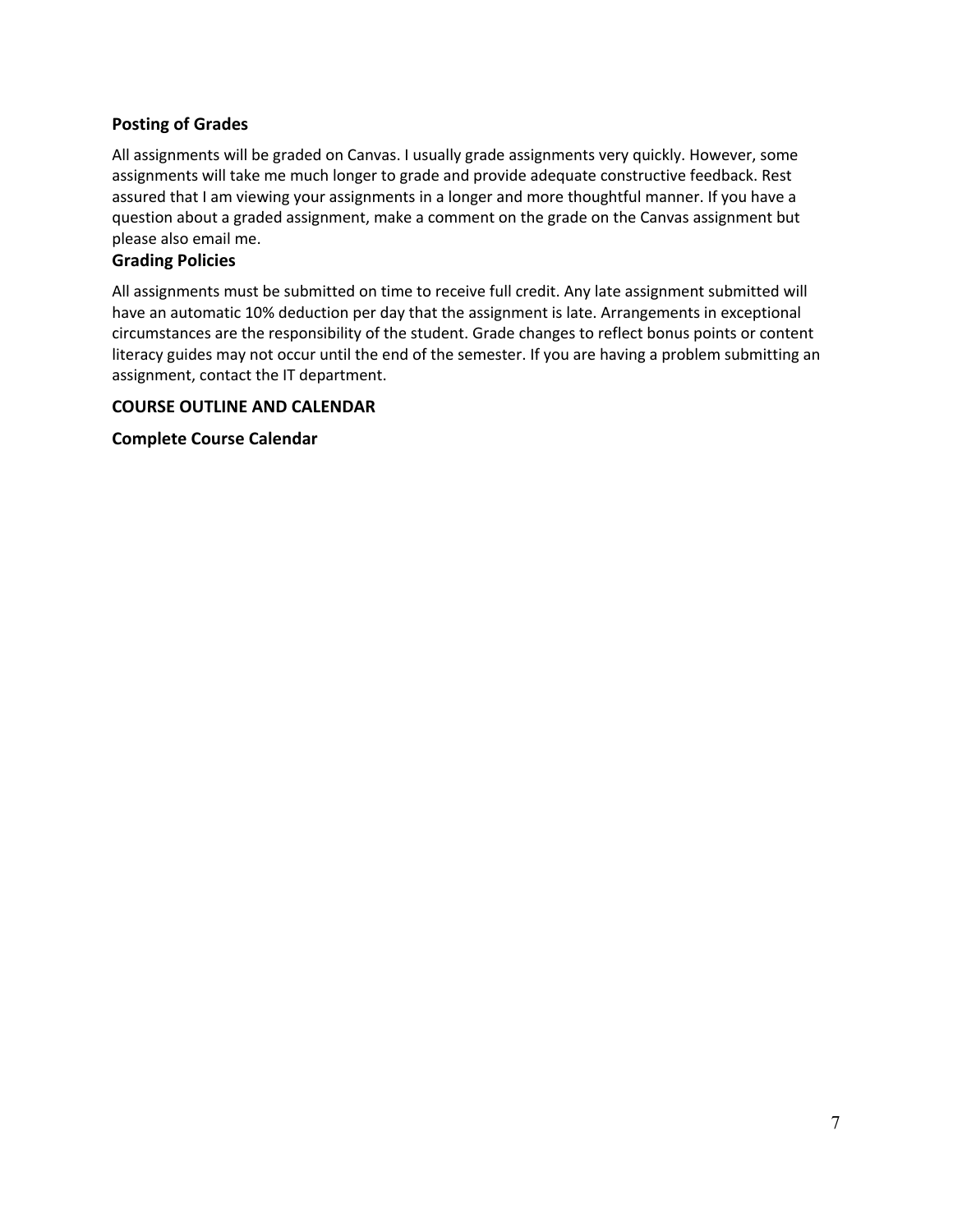# **READ 5370, Literacy Development Summer 2022 Semester Calendar**

Comprehension of most readings will be assessed by a brief quiz. Assignments and due dates are subject to change.

#### **Symbol Key**

Assigned reading  $\boxplus$  Quiz 0

Written assignments **/** Podcast Watch **S** 

**Q** Proust and the Squid: The Story and Science of the Reading Brain

& *Teaching Reading in the 21st Century*

| Week                                            | Modules                                                                                                                                                                                       | Reading                                                                                                                                                                         | Podcasts                                                                                                                                                                               | Videos                                                    | Assignments                                                                                                                                                 |  |
|-------------------------------------------------|-----------------------------------------------------------------------------------------------------------------------------------------------------------------------------------------------|---------------------------------------------------------------------------------------------------------------------------------------------------------------------------------|----------------------------------------------------------------------------------------------------------------------------------------------------------------------------------------|-----------------------------------------------------------|-------------------------------------------------------------------------------------------------------------------------------------------------------------|--|
| Week 1<br>June 6th-12th                         | Module 1                                                                                                                                                                                      | <b>Example 1: Reading and Learning to Read</b><br><b>Q</b> Chapter 2: Reading Instruction                                                                                       | <sup>(6)</sup> Behind the scenes of the NRP                                                                                                                                            | Maryanne Wolf                                             | ∕ Studio Discussion 1<br>Chapter 1: Reading and Learning to Read<br>Chapter 2: Reading Instruction                                                          |  |
|                                                 | Module 2                                                                                                                                                                                      | Chapter 1: Reading Lessons from Proust and the Squid<br><b>Q</b> Chapter 2: How the Brain Adapted Itself to Read: The<br><b>First Writing Systems</b>                           | <sup>(臺)</sup> Why we stopped teaching children<br>to read                                                                                                                             | The Reading Wars<br>Explained                             |                                                                                                                                                             |  |
| Week 2<br>June 13th-19th                        | Module 3                                                                                                                                                                                      | Chapter 7: Emergent Literacy<br><b>Q</b> Chapter 8: Word Recognition                                                                                                            | «Let Deconstructing the Rope: Sight<br>recognition with Dr. Bruce McCandliss                                                                                                           | <b>Let Emergent Literacy</b><br><b>L</b> English Phonemes | <b>∕Studio Discussion 2</b><br><b>O</b> Chapter 7: Emergent Literacy<br><b>O</b> Chapter 8: Word Recognition                                                |  |
|                                                 | Module 4                                                                                                                                                                                      | Chapter 3: The Birth of an Alphabet and Socrates'<br>Protests<br><b>La</b> Chapter 4: The Beginnings of Reading Development,<br>or Not                                          | <sup>《</sup> What was the first language?<br><sup>(<math>\stackrel{\bullet}{\blacktriangle}</math>) All the sounds in all the languages -</sup><br>The International Phonetic Alphabet | <b>Mathew Effects in</b><br>Reading<br><b>L</b> ZPD       |                                                                                                                                                             |  |
| Week 4<br>June 20th-26th                        | Module 5                                                                                                                                                                                      | Chapter 3: Motivation and Engagement<br>Chapter 4: Organizing Instruction So All Will Succeed                                                                                   | (少) How motivation, engagement, and<br>reading achievement are related<br>among adolescents with Dr. John<br>Guthrie                                                                   |                                                           | <b>∕Studio Discussion 3</b><br><b>∕Phonemic Awareness</b><br>Chapter 3: Motivation and Engagement<br><b>O</b> Chapter 4: Organizing Instruction So All Will |  |
| Module 6                                        | <b>A</b> Chapter 5: The "Natural History" of Reading<br>Development: Connecting the Parts of the Young<br>Reading Brain<br><b>Q</b> Chapter 6: The Unending Story of Reading's<br>Development | « <a> **<br/> **<br/> **<br/> The invisible language of nursery<br/> <math display="inline">% \mathcal{L}_{\mathcal{A}}</math><br/>Rhymes</a>                                   |                                                                                                                                                                                        | Succeed                                                   |                                                                                                                                                             |  |
| Week 5<br>June 26th <sup>th</sup> -<br>July 3rd | Module 7                                                                                                                                                                                      | <b>Example 12</b> Chapter 6: Choosing Texts for Reading Instruction<br><b>Q</b> Chapter 5: Classroom Assessment                                                                 | ( <sup>6</sup> ) Decodable Text, Leveled Text, and<br>All the Rest                                                                                                                     | Lehri's phases<br><b>L</b> Chall stages                   | <b>∕Studio Discussion 4</b><br><b>C</b> Chapter 6: Choosing Texts for Reading<br>Instruction                                                                |  |
|                                                 | Module 8                                                                                                                                                                                      | Chapter 7: Dyslexia's Puzzle and the Brain's Design<br>Chapter 8: Genes, Gifts, and Dyslexia<br><b>Q</b> Chapter 9: Conclusions: From the Reading Brain to<br>"What Comes Next" | «Š» Dyslexia and developmental<br>trajectories                                                                                                                                         |                                                           | <b>O</b> Chapter 5: Classroom Assessment                                                                                                                    |  |
| Week 6<br>July 4th-8th                          | Module 9                                                                                                                                                                                      | <b>Q</b> Chapter 9: Fluency and Independent Reading<br><b>Q</b> Chapter 10: Vocabulary Development                                                                              | (リ) Etymology of the English language:<br>Freddy Hiebert<br>« <sup>6</sup> The importance of fluency<br>instruction: Tim Rasinski                                                      |                                                           | Literacy Word Wall<br>Reflective Essay<br>Chapter 9: Fluency and Independent<br>Reading<br><b>C</b> Chapter 10: Vocabulary Development                      |  |
|                                                 | Module 10                                                                                                                                                                                     | <b>Example 11: Teaching Reading Comprehension:</b><br>Focusing on Narrative Text<br>Chapter 12: Comprehending Informational Text                                                | (少) Evidence-based literacy practice<br>in the classroom: Tim Shanahan                                                                                                                 |                                                           | <b>C</b> Chapter 11: Teaching Reading<br>Comprehension: Focusing on Narrative Text<br><b>O</b> Chapter 12: Comprehending Informational<br>Text              |  |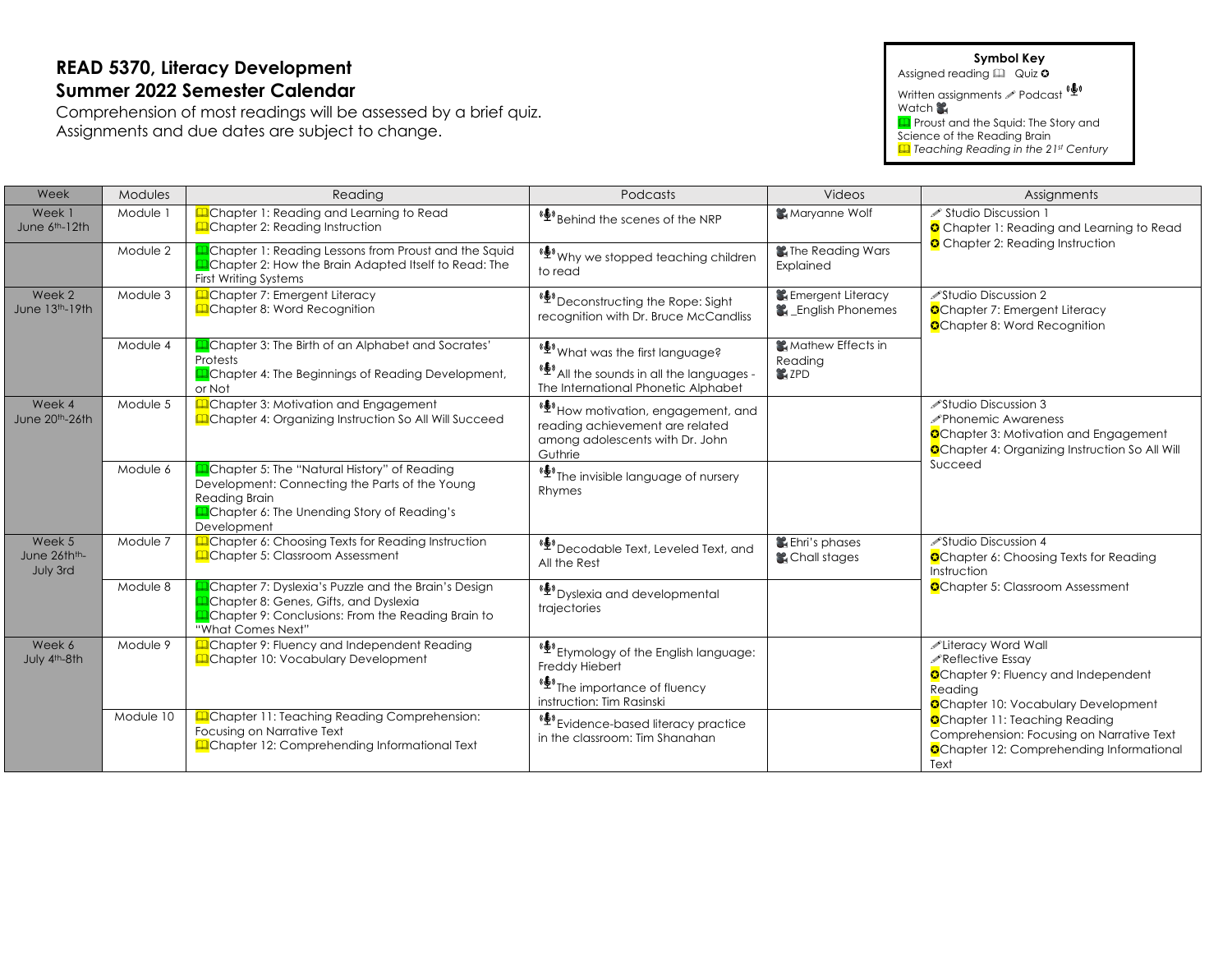## **Important University Dates**

*https://www.tamuct.edu/registrar/academic-calendar.html*

## **TECHNOLOGY REQUIREMENTS AND SUPPORT**

## **Technology Requirements**

This course will use the A&M-Central Texas Instructure Canvas learning management system. **We strongly recommend the latest versions of Chrome or Firefox browsers. Canvas no longer supports any version of Internet Explorer.**

Logon to A&M-Central Texas Canvas [https://tamuct.instructure.com/] or access Canvas through the TAMUCT Online link in myCT [https://tamuct.onecampus.com/]. You will log in through our Microsoft portal.

Username: Your MyCT email address. Password: Your MyCT password

## **Canvas Support**

Use the Canvas Help link, located at the bottom of the left-hand menu, for issues with Canvas. You can select "Chat with Canvas Support," submit a support request through "Report a Problem," or call the Canvas support line: 1-844-757-0953.

For issues related to course content and requirements, contact your instructor.

## **Online Proctored Testing**

A&M-Central Texas uses Proctorio for online identity verification and proctored testing. This service is provided at no direct cost to students. If the course requires identity verification or proctored testing, the technology requirements are: Any computer meeting the minimum computing requirements, plus web camera, speaker, and microphone (or headset). Proctorio also requires the Chrome web browser with their custom plug in.

## **Other Technology Support**

For log-in problems, students should contact Help Desk Central, 24 hours a day, 7 days a week

Email: helpdesk@tamu.edu Phone: (254) 519-5466 Web Chat: [http://hdc.tamu.edu] *Please let the support technician know you are an A&M-Central Texas student.*

## **UNIVERSITY RESOURCES, PROCEDURES, AND GUIDELINES**

### **Drop Policy**

If you discover that you need to drop this class, you must complete the Drop Request Dynamic Form through Warrior Web.

[https://federation.ngwebsolutions.com/sp/startSSO.ping?PartnerIdpId=https://eisprod.ec.tamuct.edu:443/samlsso&SpSessionAuthnAdapterId=tamuctDF&TargetResource=https%3a %2f%2fdynamicforms.ngwebsolutions.com%2fSubmit%2fStart%2f53b8369e-0502-4f36-be43-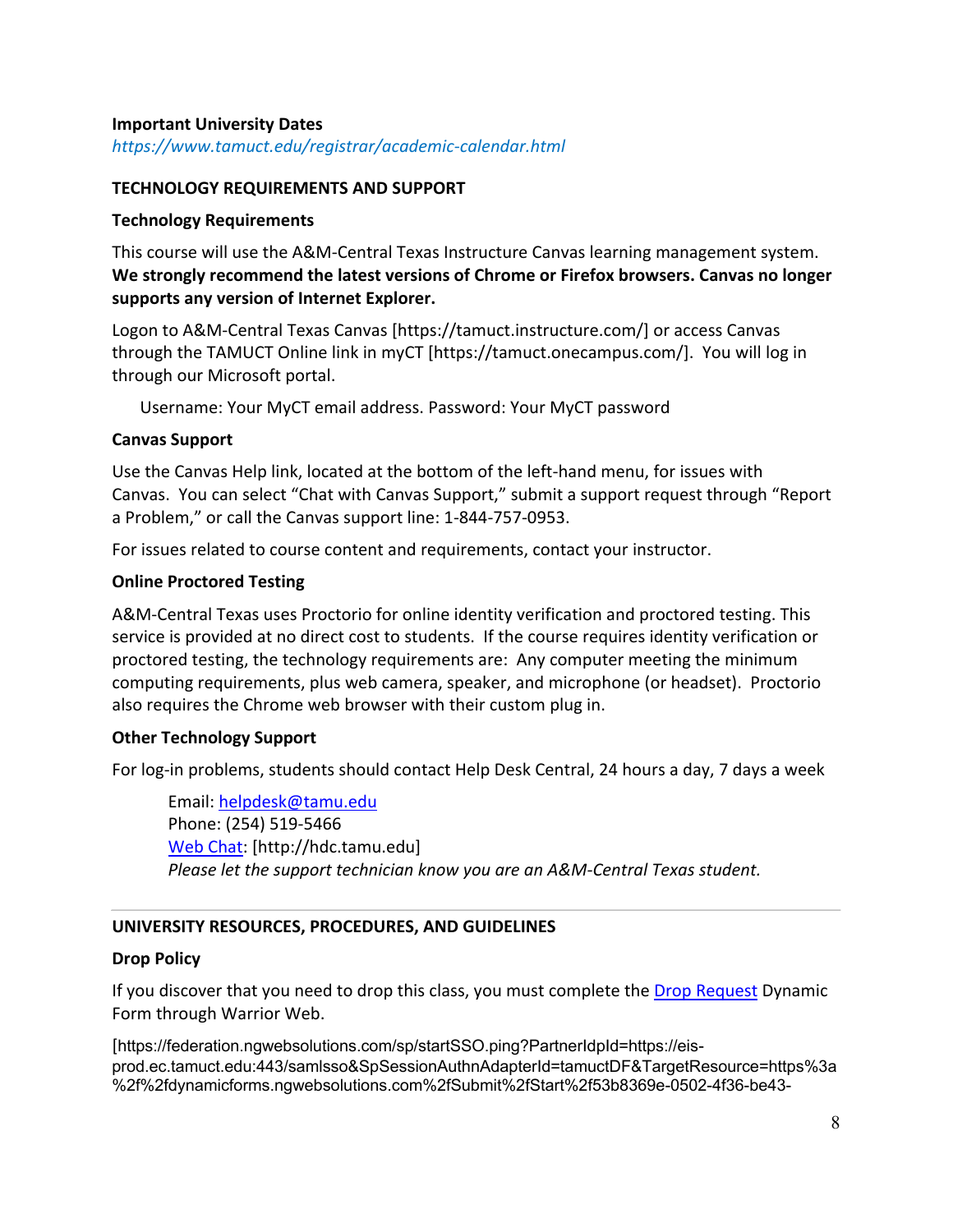## f02a4202f612].

Faculty cannot drop students; this is always the responsibility of the student. The Registrar's Office will provide a deadline on the Academic Calendar for which the form must be completed. Once you submit the completed form to the Registrar's Office, you must go into Warrior Web and confirm that you are no longer enrolled. If you still show as enrolled, FOLLOW-UP with the Registrar's Office immediately. You are to attend class until the procedure is complete to avoid penalty for absence. Should you miss the drop deadline or fail to follow the procedure, you will receive an F in the course, which may affect your financial aid and/or VA educational benefits.

# **Academic Integrity**

Texas A&M University-Central Texas values the integrity of the academic enterprise and strives for the highest standards of academic conduct. A&M-Central Texas expects its students, faculty, and staff to support the adherence to high standards of personal and scholarly conduct to preserve the honor and integrity of the creative community. Any deviation by students from this expectation may result in a failing grade for the assignment and potentially a failing grade for the course. All academic misconduct concerns will be referred to the Office of Student Conduct. When in doubt on collaboration, citation, or any issue, please contact your instructor before taking a course of action.

For more information regarding the Student Conduct process, [https://www.tamuct.edu/student-affairs/student-conduct.html].

If you know of potential honor violations by other students, you may submit a report, [https://cm.maxient.com/reportingform.php?TAMUCentralTexas&layout\_id=0].

# **Academic Accommodations**

At Texas A&M University-Central Texas, we value an inclusive learning environment where every student has an equal chance to succeed and has the right to a barrier-free education. The Warrior Center for Student Success, Equity and Inclusion is responsible for ensuring that students with a disability receive equal access to the university's programs, services and activities. If you believe you have a disability requiring reasonable accommodations, please contact the Office of Access and Inclusion, WH-212; or call (254) 501-5836. Any information you provide is private and confidential and will be treated as such.

For more information, please visit our **Access & Inclusion** Canvas page (log-in required) [https://tamuct.instructure.com/courses/717]

# **Important information for Pregnant and/or Parenting Students**

Texas A&M University-Central Texas supports students who are pregnant and/or parenting. In accordance with requirements of Title IX and related guidance from US Department of Education's Office of Civil Rights, the Dean of Student Affairs' Office can assist students who are pregnant and/or parenting in seeking accommodations related to pregnancy and/or parenting. Students should seek out assistance as early in the pregnancy as possible. For more information, please visit Student Affairs [https://www.tamuct.edu/student-affairs/pregnantand-parenting-students.html]. Students may also contact the institution's Title IX Coordinator.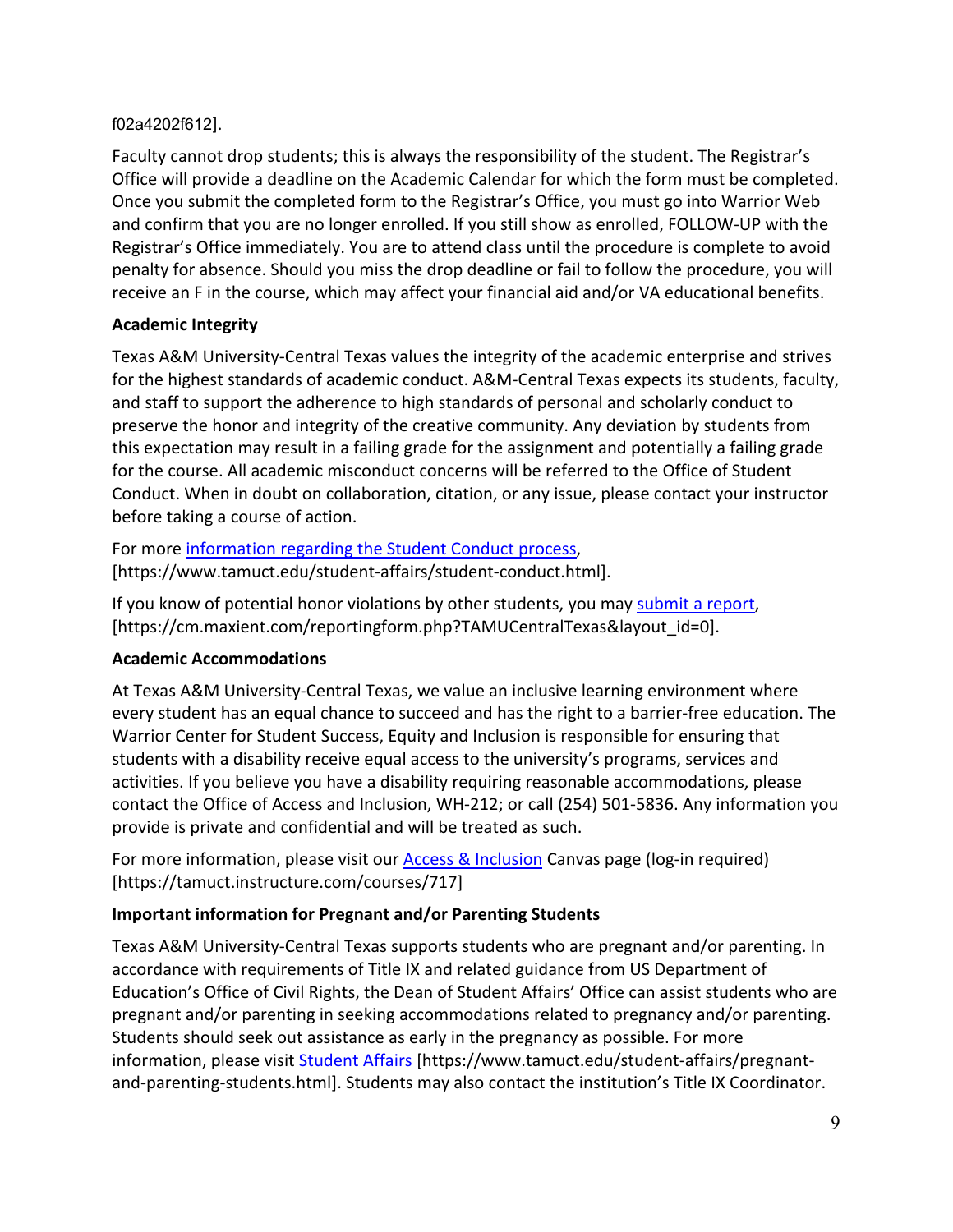If you would like to read more about these requirements and guidelines online, please visit the website [http://www2.ed.gov/about/offices/list/ocr/docs/pregnancy.pdf].

Title IX of the Education Amendments Act of 1972 prohibits discrimination on the basis of sex and gender–including pregnancy, parenting, and all related conditions. A&M-Central Texas is able to provide flexible and individualized reasonable accommodation to pregnant and parenting students. All pregnant and parenting students should contact the Associate Dean in the Division of Student Affairs at (254) 501-5909 to seek out assistance. Students may also contact the University's Title IX Coordinator.

# **Tutoring**

Tutoring is available to all A&M-Central Texas students, both virtually and in-person. Student success coaching is available online upon request.

If you have a question, are interested in becoming a tutor, or in need of success coaching contact the Warrior Center for Student Success, Equity and Inclusion at (254) 501-5836, visit the Warrior Center at 212 Warrior Hall, or by emailing WarriorCenter@tamuct.edu.

To schedule tutoring sessions and view tutor availability, please visit Tutor Matching Services [https://tutormatchingservice.com/TAMUCT] or visit the Tutoring Center in 111 Warrior Hall.

Chat live with a remote tutor 24/7 for almost any subject from on your computer! Tutor.com is an online tutoring platform that enables A&M-Central Texas students to log in and receive online tutoring support at no additional cost. This tool provides tutoring in over 40 subject areas except writing support. Access Tutor.com through Canvas.

## **University Writing Center**

Located in Warrior Hall 416, the University Writing Center (UWC) at Texas A&M University– Central Texas (A&M–Central Texas) is a free service open to all A&M–Central Texas students. For the Summer 2022 semester, the hours of operation are from 10:00 a.m.-4:00 p.m. Monday thru Thursday in Warrior Hall 416 (with online tutoring available every hour as well) with satellite hours available online only Monday thru Thursday from 6:00-9:00 p.m. and most Saturdays from 12:00-3:00 p.m.

Tutors are prepared to help writers of all levels and abilities at any stage of the writing process. While tutors will not write, edit, or grade papers, they will assist students in developing more effective composing practices. By providing a practice audience for students' ideas and writing, our tutors highlight the ways in which they read and interpret students' texts, offering guidance and support throughout the various stages of the writing process. In addition, students may work independently in the UWC by checking out a laptop that runs the Microsoft Office suite and connects to WIFI, or by consulting our resources on writing, including all of the relevant style guides. Whether you need help brainstorming ideas, organizing an essay, proofreading, understanding proper citation practices, or just want a quiet place to work, the UWC is here to help!

Students may arrange a one-to-one session with a trained and experienced writing tutor by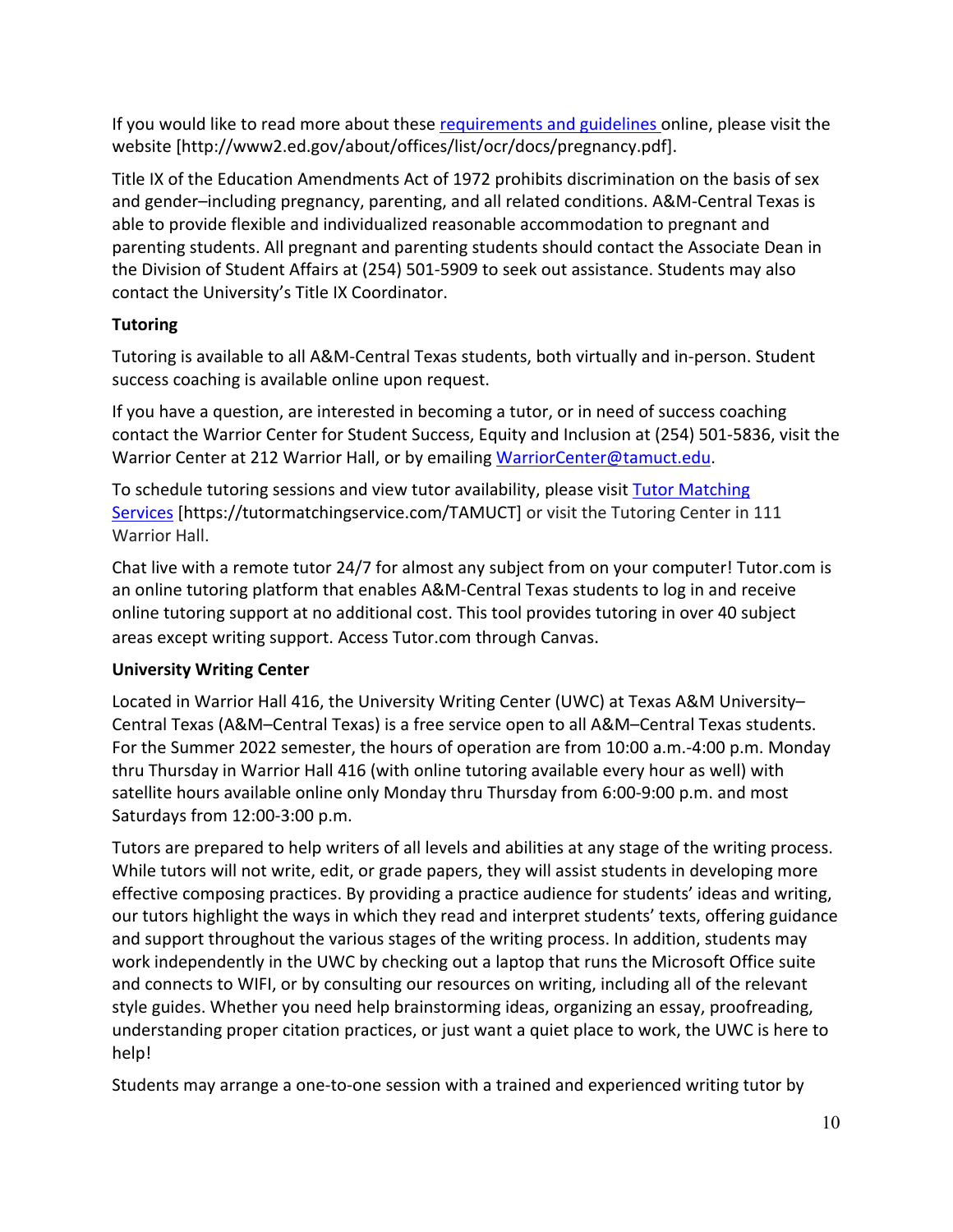making an appointment via WCOnline at [https://tamuct.mywconline.com/]. In addition, you can email Dr. Bruce Bowles Jr. at bruce.bowles@tamuct.edu if you have any questions about the UWC, need any assistance with scheduling, or would like to schedule a recurring appointment with your favorite tutor.

## **University Library**

The University Library provides many services in support of research across campus and at a distance. We offer over 200 electronic databases containing approximately 400,000 eBooks and 82,000 journals, in addition to the 96,000 items in our print collection, which can be mailed to students who live more than 50 miles from campus. Research guides for each subject taught at A&M-Central Texas are available through our website to help students navigate these resources. On campus, the library offers technology including cameras, laptops, microphones, webcams, and digital sound recorders.

Research assistance from a librarian is also available 24 hours a day through our online chat service, and at the reference desk when the library is open. Research sessions can be scheduled for more comprehensive assistance, and may take place virtually through WebEx, Microsoft Teams or in-person at the library. Schedule an appointment

here [https://tamuct.libcal.com/appointments/?g=6956]. Assistance may cover many topics, including how to find articles in peer-reviewed journals, how to cite resources, and how to piece together research for written assignments.

Our 27,000-square-foot facility on the A&M-Central Texas main campus includes student lounges, private study rooms, group work spaces, computer labs, family areas suitable for all ages, and many other features. Services such as interlibrary loan, TexShare, binding, and laminating are available. The library frequently offers workshops, tours, readings, and other events. For more information, please visit our Library website

[http://tamuct.libguides.com/index].

# **OPTIONAL POLICY STATEMENTS**

# **A Note about Sexual Violence at A&M-Central Texas**

Sexual violence is a serious safety, social justice, and public health issue. The university offers support for anyone struggling with these issues. University faculty are mandated reporters, so if someone discloses that they were sexually assaulted (or a victim of Domestic/Dating Violence or Stalking) while a student at TAMUCT, faculty members are required to inform the Title IX Office. If you want to discuss any of these issues confidentially, you can do so through Student Wellness and Counseling (254-501-5955) located on the second floor of Warrior Hall (207L).

Sexual violence can occur on our campus because predators often feel emboldened, and victims often feel silenced or shamed. It is incumbent on ALL of us to find ways to actively create environments that tell predators we don't agree with their behaviors and tell survivors we will support them. Your actions matter. Don't be a bystander; be an agent of change. For additional information on campus policy and resources visit the Title IX webpage [https://www.tamuct.edu/compliance/titleix.html].